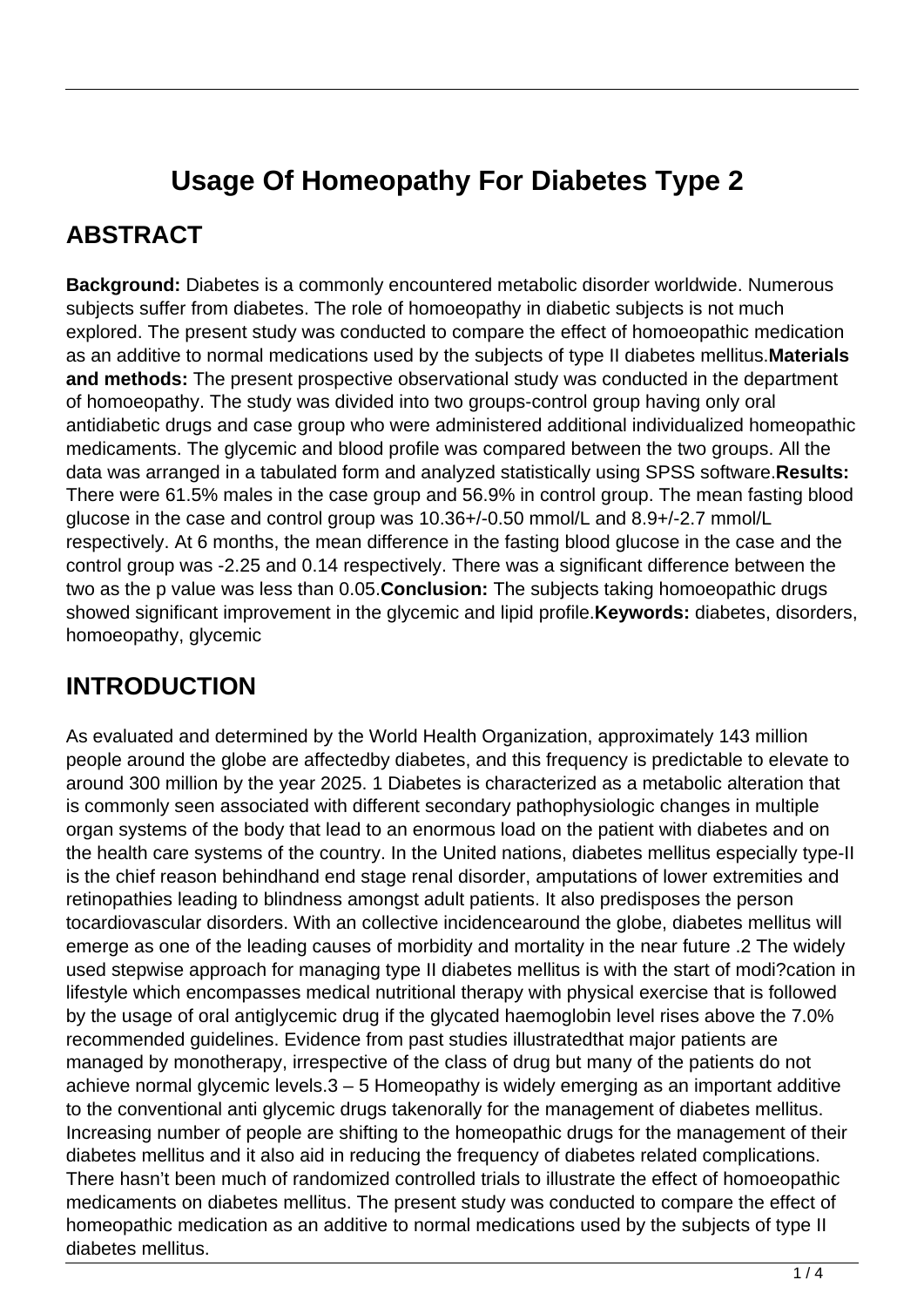## **MATERIALS AND METHODS**

The present observational study was conducted in our clinic for a duration of 1 year. The study was approved by the institutional ethical board and all the subjects were informed about the study and a written consent was obtained from them in their vernacular language. The study compared individualized homeopathic treatment and conventional treatment with subjects undergoing conventional treatment for type 2 diabetes mellitus. Subjects with type 2 diabetes mellitus were included in the study, Subjects with history of type 1 diabetes or those who failed to report during follow up were excluded from the study. The subjects were randomly allocated into case group, receiving homoeopathic treatment) and control group (receiving placebo). The homeopathic symptoms were matched with the related symptoms present in the materiamedica and the potency and frequency of homeopathic drugs was given after homeopath's advice. All the subjects were made to continue their standard conventional drugs for type 2 diabetes. Subjects were advised a bi weekly followed by 4 and 6 weekly follow ups. Subjects who failed to report for follow up were excluded from the study. The demographic details of the subjects like age, gender, alcohol consumption etc were noted amongst all the subjects. Baseline history of diabetes like fasting blood sugar, triglyceride level, type of oral antiglycemic drugs were also noted. Presence of any diabetes-related complication was also noted. Level of glucose, triglyceride, HDL, LDL, glycosylated hemoglobin and total cholesterol were noted before the initiation of treatment and at 6 months and final 1 year follow up. All the data was arranged in a tabulated form and analyzed using SPSS software. Student t-test was used for analysis. A probability value of less than 0.05 was considered significant.

### **RESULTS**

Table 1 illustrates the demographic details of the study subjects. The mean age in the case group was 61.2+/-10.3 years and in the control, group was 57.9+/-10.8 years. There was no significant difference between the two. There were 61.5% males in the case group and 56.9% in the control group. The mean fasting blood glucose in the case and control group was 10.36+/-0.50 mmol/L and 8.9+/-2.7 mmol/L respectively. The mean total cholesterol in the case and control group was 4.56+/-0.78 mmol/L and 5.4+/-0.94 mmol/L respectively. There was no significant difference in the demographic information and the baseline values amongst the two groups.

Table 2 shows the comparison of differences between primary and secondary upshots after 6 months follow up. The mean difference in the fasting blood glucose in the case and the control group was -2.25 and 0.14 respectively. There was a significant difference between the two as the p value was less than 0.05. The mean difference in the glycosylated haemoglobin was -1.12 in the case group and 0.09 in the control group. There was a significant difference between the two as the p value was less than 0.05. The mean total cholesterol showed a difference of -0.30 in the case group and -0.34 in the control group. There was no significant difference in two group. The total HDL showed a mean difference of 0.03 in the case group and -0.05 in the control group. There was no significant difference in two group. The total LDL showed a mean difference of -0.35 in the case group and -0.30 in the control group. There was no significant difference in two group.

Table 3 shows the comparison of difference between primary and secondary upshots after 1 year follow up. The mean difference in the fasting blood glucose in the case and the control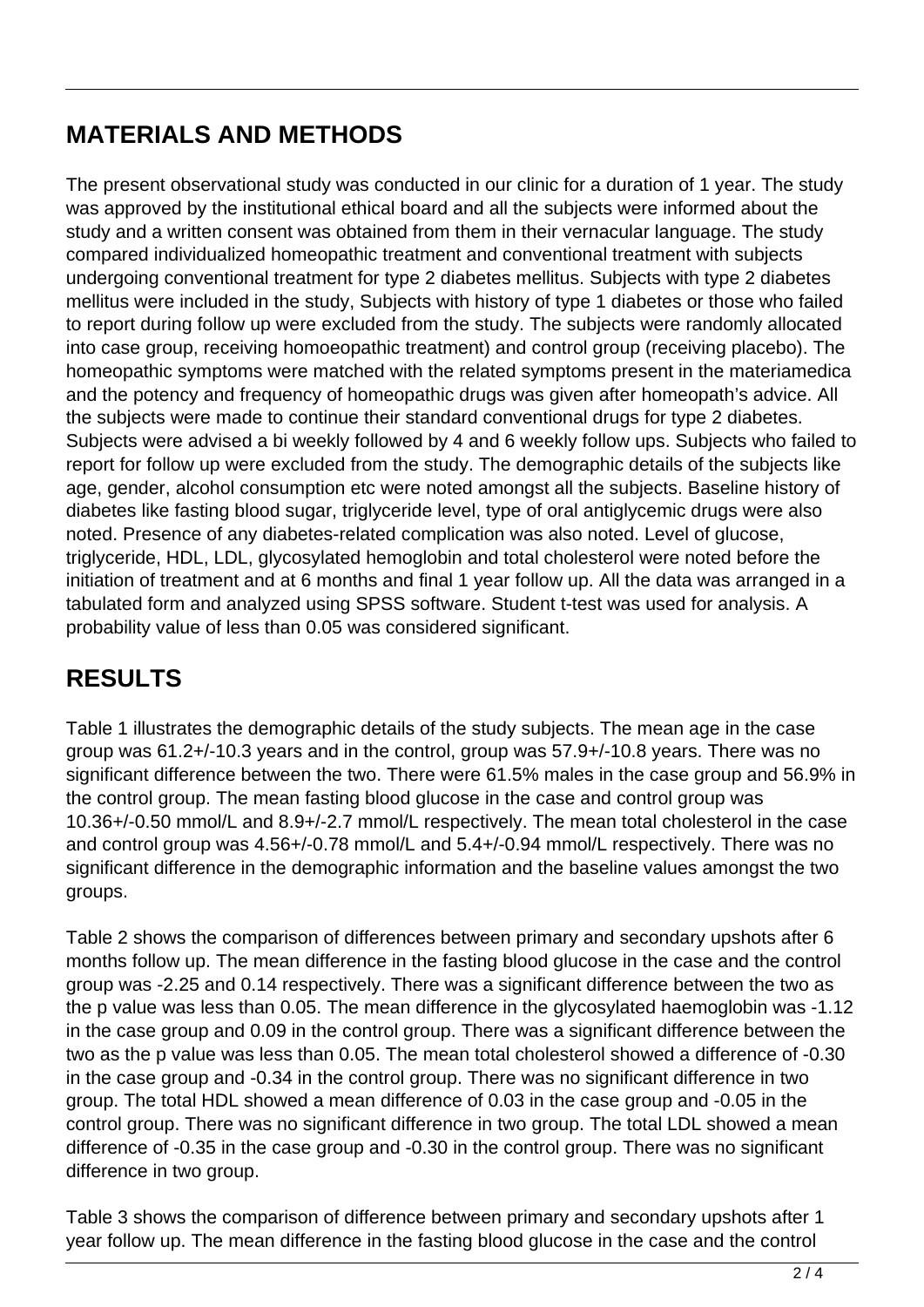group was -2.27 and 0.16 respectively. There was a significant difference between the two as the p value was less than 0.05. The mean difference in the glycosylated haemoglobin was -1.10 in the case group and 0.08 in the control group. There was a significant difference between the two as the p value was less than 0.05. The mean total cholesterol showed a difference of -0.37 in the case group and -0.28 in the control group. There was a significant difference in two group. The total HDL showed a mean difference of 0.01 in the case group and -0.03 in the control group. There was no significant difference in two group. The total LDL showed a mean difference of -0.29 in the case group and -0.31 in the control group. There was no significant difference in two group.

## **DISCUSSION**

Diabetes mellitus encompasses a variety of commonly present metabolic disordersthat segment a common feature i.e. hyperglycemia.6Diabetes mellitus is basically defined as a metabolic ailment with multiple etiology that is categorized by the defect in insulin secretion, action, or both of them. It is commonly seen when the pancreas is not able to form sufficient insulin or alternatively, the bodyis not able to effectively use insulin produced by it. Around half of the mortalityassociated with diabetes is seen amongst subjects under the age group of 70 years; approximately 55% of deaths amongst the diabetics are seen amongst women 7.Approximately, by the year 2010 it has been observed that the diabetic patients areexpected to elevate to 221 million from the base level of 110 million in 1994. 8,9 The signs and symptomsrelatedto diabetes are not usually severe, or sometimes are even absent, and therefore hyperglycemiaenough to cause pathological and functional changes may be observed for a long duration even before the diagnosis is established.The long–term alteration of Type IIdiabetes compriseof the specific complications like retinopathy that can lead to blindness, nephropathy that may further progress to renal failure, or neuropathy has the chances of causing foot ulcers, Charcot joints or amputation and characteristics of autonomic dysfunction, including sexual alteration. Subjects with type II diabetes mellitus are at an increased risk of cardiovascular, blood and cerebrovascular mishappenings. A variety of pathogenetic alterations lead to the occurrence of diabetes. These changes include methods that destruct the beta cells of pancreas and ultimately leading to deficiency of insulin, and others processes that result in insulin resistance. The discrepancies of carbohydrate, fat and protein metabolism are due to decreased action of insulin on body organs due to insensitivity to insulin action or due lack of insulin development.10 Homoeopathy, and modern allopathic medical practices, support the reality that psychological risk factors are crucial in all the disease processes. Whether their role is in the initiation, progression or aggravation of a disorder is a debatable and differs from condition to disease.As per a study conducted in Germany at pediatric diabetes centers, homeopathy was the found to be the most commonly used complementary medicament amongst 14.5% children with type 1 diabetes.11 In Malaysia, it was seen that there were around 56% of subjects with diabetes that showed use of alternative treatment in addition to the conventional treatment of diabetes.12 The present study showed that subjects taking complementary homeopathic medications along with normal anti diabetic drugs had better glycemic control and lipid profile compared to the controls. The results of the present study were in accordance with the previous studies conducted by Pomposelli R et al and Nayak C et al13,14. Research in the field of high-dilution pharmacology has showndifferent molecular, cellular and Systemically present targets of homoeopathic drugs in laboratorymodel presentations.15